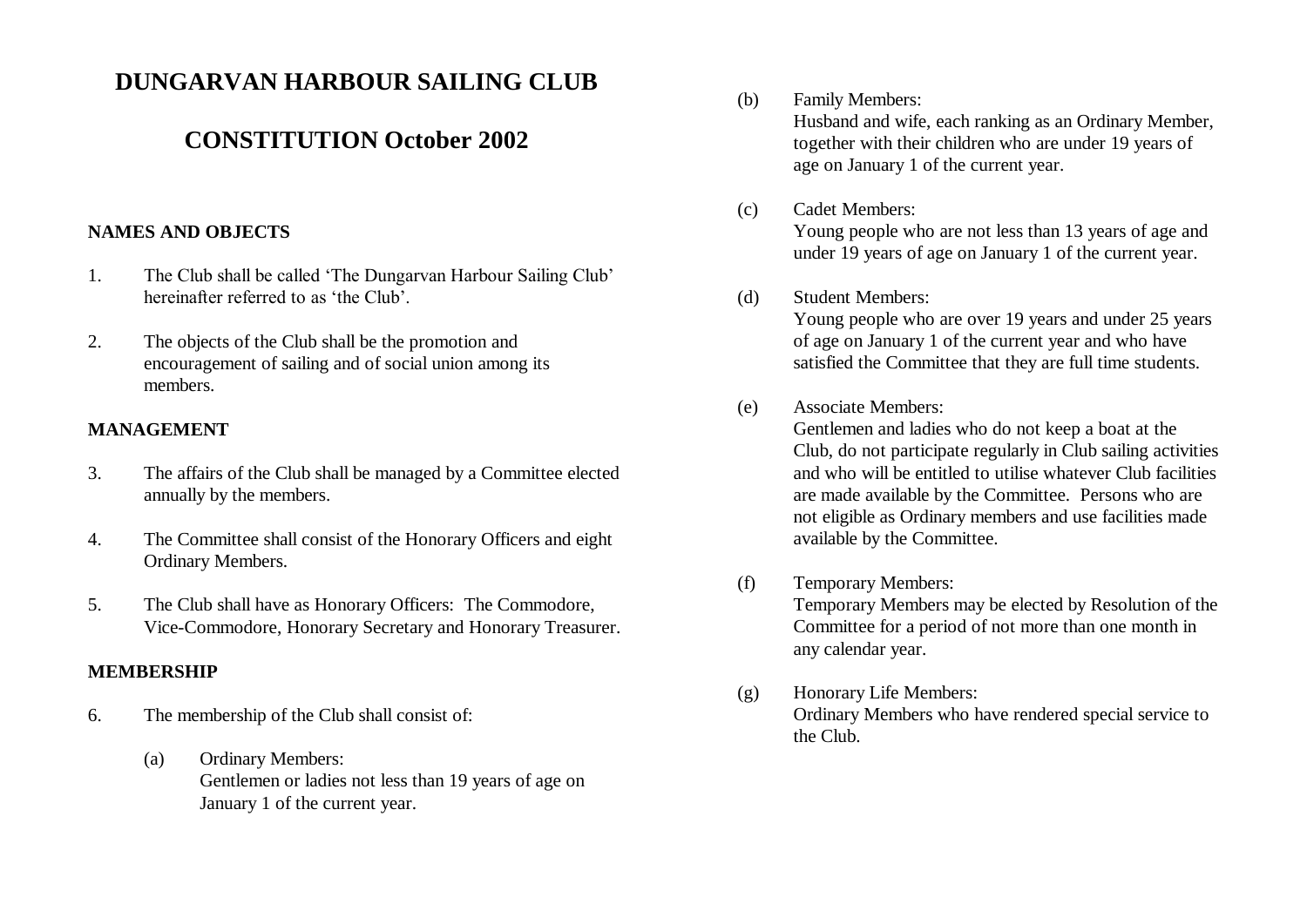- 7. An applicant for membership shall be proposed and seconded by two ordinary members of the Club. The name and address of such applicant, together with the names and signatures of his/her proposer and seconder, shall be displayed on a conspicuous place in the Club premises for 14 days before their election and shall be communicated to the Honorary Secretary on the prescribed application form; accompanied by the appropriate entrance fee (if applicable) and annual subscription. Both these monies shall be refundable should the application be unsuccessful. A period of two weeks must elapse between the time of nomination and election. Applicants for membership should be known to, or introduced to two members of the Committee prior to the ballot for election.
- 8. The election of all members (except Honorary Members shall be by ballot of the Committee and shall take place at such times as the Committee shall think fit. In this ballot one adverse vote in five shall exclude. An excluded applicant shall not be eligible for election until after the A.G.M. following the date of his exclusion.
- 9. On election of a member, notice to that effect shall be sent to him by the Honorary Secretary, together with a copy of the Constitution of the Club and of the Club rules, bye-laws and regulations.
- 10. On receiving notification of election each member submits to the rules, bye-laws and regulations of the club.
- 11. Honorary Life Membership may be conferred on an Ordinary member at a General Meeting, on the passing of a resolution to that effect presented by the Committee, subject to the notice of motion being presented to the Secretary prior to the meeting and signed by four members.
- 12. The amounts of the subscriptions shall be such sums as may from time to time be adopted by resolution passed at a General Meeting of the Club and a bare majority of the members eligible to vote and present and voting at such meeting shall be sufficient for the adoption of such resolution.
- 13. Subscriptions are payable in advance and are due on November 1<sup>st</sup>. each year. A member shall not be eligible to participate as a helmsman in club races and shall not be eligible for a prize or points until his current subscriptions has been received by the Honorary Treasurer.

A member whose subscription is in arrears on March 15, shall be notified that he will cease to be a member of the Club on April 1 unless the subscription is paid. On re-application, he/she shall be eligible for re-election at the Committee's discretion, on payment of any arrears of subscriptions. The Committee shall have power to suspend this rule regarding cessation of membership due to non-payment of subscription upon delay in payment being accounted for to the satisfaction of the Committee.

#### **TERMINATION / SUSPENSION OF MEMBERSHIP**

- 14. A member may resign his membership by giving to the Honorary Secretary notice in writing to that effect. Every such notice shall, unless otherwise expressed, be deemed to take effect 30 (thirty) days after the receipt thereof.
- 15. On application, a member may be granted leave of absence at the discretion of the Committee.
- 16. Should circumstances arise which, for the well-being of the Club, would require the suspension or expulsion of any member, power to that effect shall be vested in the Committee. This power may only be exercised at a Special Committee Meeting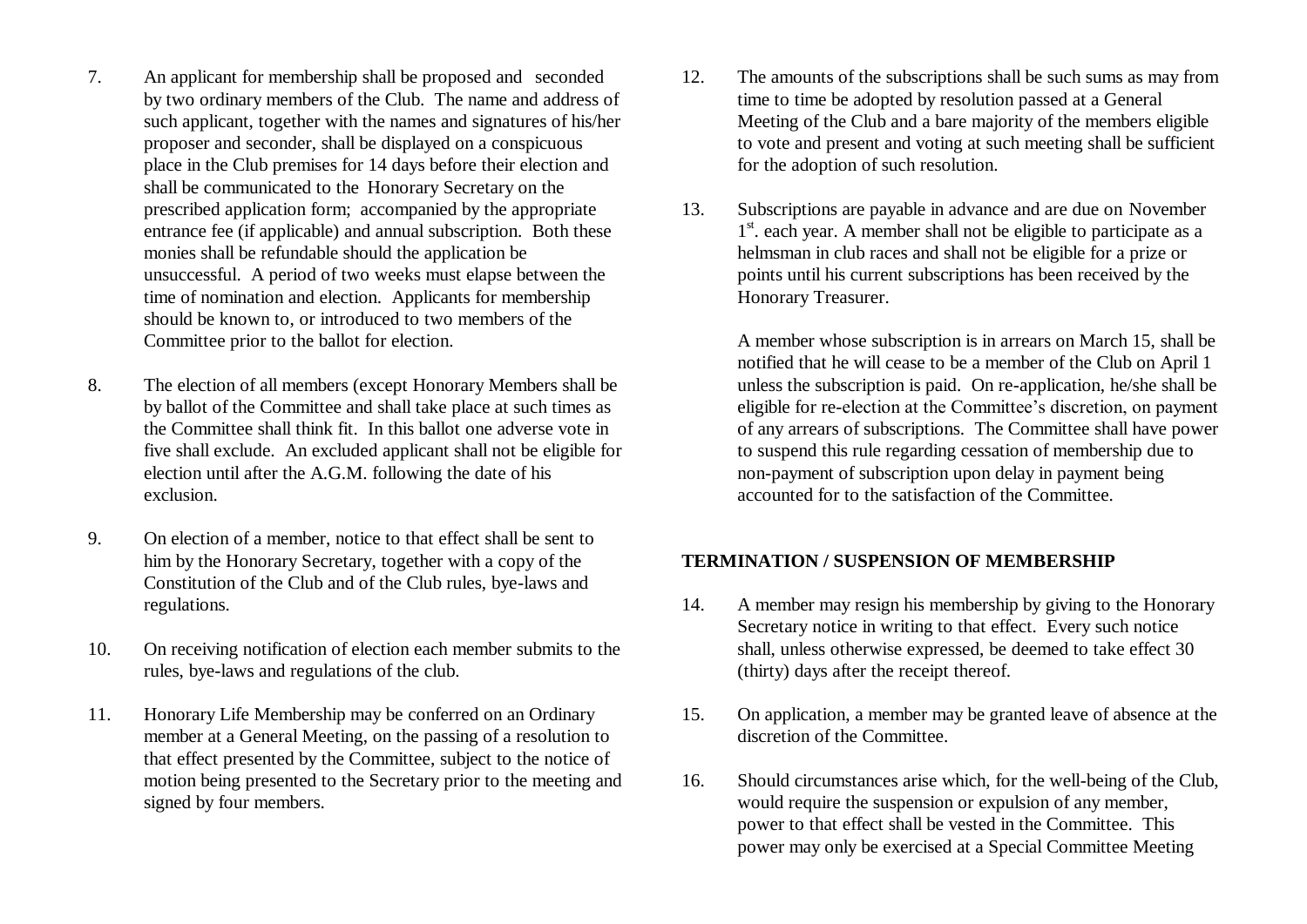called for the purpose of considering the matter. The member complained of shall be afforded the opportunity of a hearing at the Special Committee Meeting. The passing of a Resolution to suspend or expel a member requires the support of three quarters of the Committee members present at the meeting.

17. Any member expelled in accordance with the rules or otherwise ceasing to be a member of the Club shall forfeit all such rights to or claims upon the Club or its property or funds as he would have had by reason of membership apart from any monies advanced to the Club funds in excess of his normal subscription and fees.

## **GENERAL MEETINGS**

- 18. The Annual General Meeting of the Club shall be held each year in the month of October at such time and venue in the Town of Dungarvan as the Committee shall appoint and shall specify the meeting as such in the notices calling it.
- 19. All General Meetings other than the Annual General Meeting shall be called Extraordinary General Meetings. An Extraordinary General Meeting shall be called by the Secretary on the instruction of the Committee whenever they think fit. An Extraordinary General Meeting shall also be called by the Secretary on receipt of a requisition to that effect, signed by at least ten Ordinary members. The requisition must state the object for which the meeting is to be called.
- 20. Notices convening General Meetings shall be posted or given to members at least 14 days in advance. The accidental omission to give notice of a Meeting to or the non-receipt of notice of a Meeting by any person entitled to

receive notice, shall not invalidate the proceedings at that meeting.

## **PROCEEDINGS AT GENERAL MEETINGS**

- 21. At all General Meetings of the Club the Chair shall be taken by the Commodore, or in his/her absence by the Vice-Commodore or in his/her absence by an Ordinary member selected by the Ordinary Members present by means of a simple majority.
- 22. No business shall be transacted at any General Meeting unless a quorum of voting members is present at the time when the Meeting proceeds to business. Fifteen Ordinary Members present in person shall be a quorum.
- 23. If, within an hour from the time appointed for any General Meeting, a quorum is not present, the Meeting, if convened on the requisition of members, shall be dissolved. In any other case it shall stand adjourned to the same day in the next week, at the same time and place, unless otherwise notified in writing to the members by the Honorary Secretary. If at any adjourned meeting a quorum is not present within an hour from the time appointed for the meeting, the members present shall be a quorum.
- 24. The Chairman may, with the consent of any General Meeting at which a quorum is present (and shall, if so directed by the meeting), adjourn the meeting from time to time and from place to place, but no business shall be transacted at any adjourned meeting other than the business left unfinished at the meeting from which the adjournment took place. When a meeting is adjourned for 30 days or more, notice of the adjourned meeting shall be given as in the case of the original meeting. Save as aforesaid, it shall not be necessary to give any notice of an adjournment or of the business to be transacted at an adjourned meeting.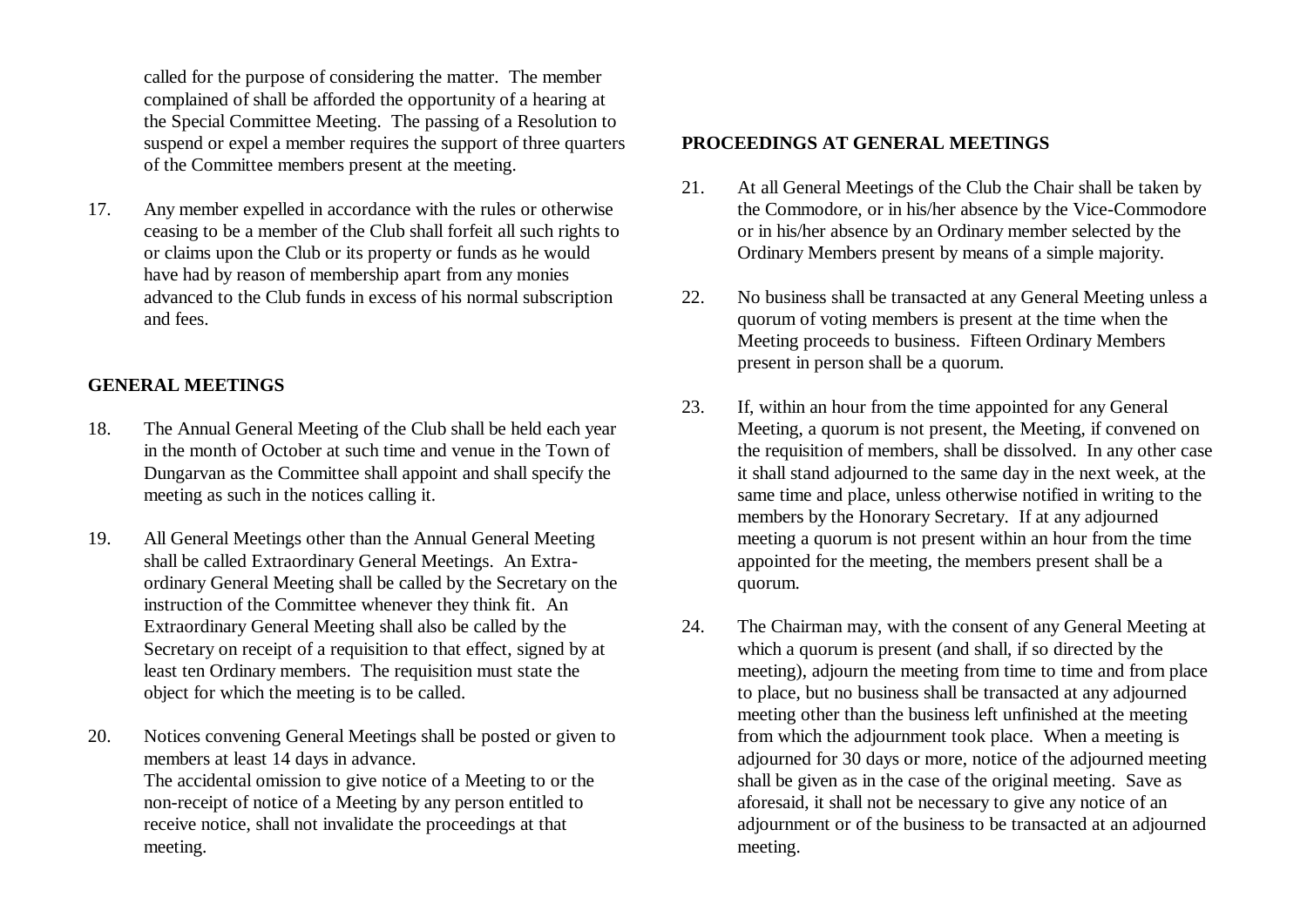# **MEMBERS VOTING ENTITLEMENT AT GENERAL MEETINGS:**

- 25. Each Ordinary Member and Honorary Life Member shall have one vote at General Meetings. Votes must be given personally. Where a husband and wife having family membership are present each shall be entitled to one vote.
- 26. Where there is an equality of votes, the Chairman of the meeting shall be entitled to a second or casting vote.
- 27. No member with voting rights shall be entitled to vote at any General Meeting unless all monies immediately payable by him to the Club have been paid.
- 28. No objection shall be raised to the qualification of any voter except at the meeting or adjourned meeting at which the vote objected to is given or tendered and every vote not disallowed at such meeting shall be valid for all purposes. Any such objection shall be referred to the Chairman of the meeting whose decision shall be final and conclusive, subject to the said decision being in accordance with these Rules.

## **VOTING ON RESOLUTIONS AT GENERAL MEETINGS:**

- 29. No resolution or proposal at General Meetings shall be deemed to be carried unless a majority of these present are entitled to vote, support it, except as otherwise provided for in these Rules.
- 30. At any General Meeting a resolution put to the vote of the meeting shall be decided on a show of hands unless a poll is (before or on the declaration of the result of the show of hands) demanded:
	- (a) by the Chairman, or
	- (b) by at least two members.

Unless a poll is so demanded, a declaration by the Chairman that a resolution has on a show of hands been carried or carried unanimously or by a particular majority or lost and an entry to that effect made in the book containing the minutes of proceedings of the Club shall be conclusive evidence of the fact without proof of the number or proportion of the votes recorded in favour of or against such resolution.

The demand for a poll may be withdrawn.

- 31. Except as provided in Rule 33, if a poll is duly demanded it shall be taken by secret ballot of members present and eligible to vote and the result of the poll shall be deemed to be a resolution of the meeting at which the poll was demanded.
- 32. A poll demanded on the election of a Chairman or on a question of adjournment shall be taken forthwith. A poll demanded on any other question shall be taken at such time as the Chairman of the meeting directs and any business other than that upon which a poll has been demanded may be proceeded with pending the taking of the poll.

# **SELECTION OF COMMITTEE**

33.a. The Honorary Officers and committee then in office shall retire at each Annual General Meeting. Members of the outgoing committee are eligible for re-election if nominated as here and after provided for, except that a member cannot hold the office of Commodore for more than three years consecutively. The outgoing Commodore shall be an ex officio member of the new committee.

33b. Candidates for positions of Honorary Officers must have served at least one year on the committee as an ordinary committee member.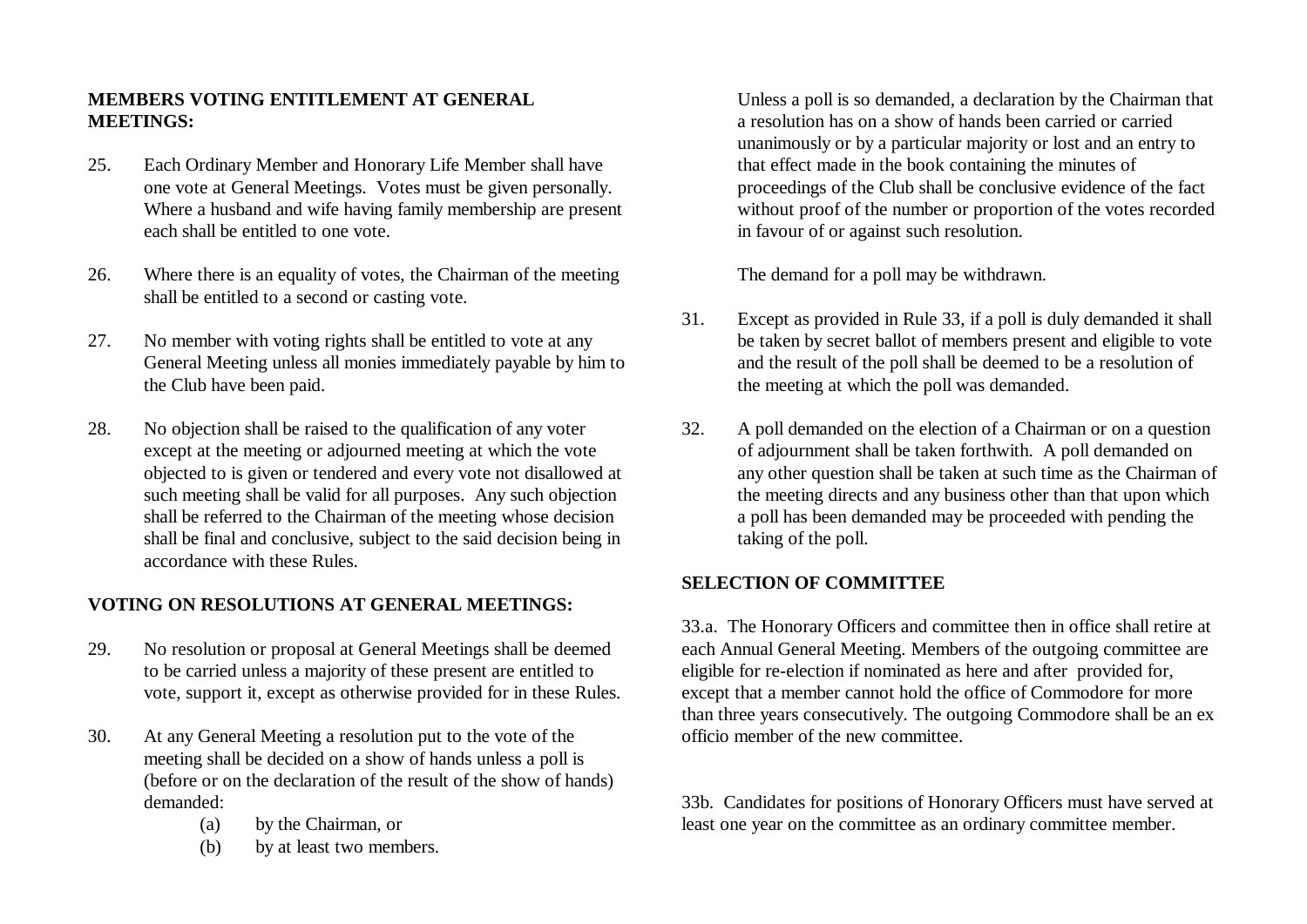33c. Candidates for election to the committee must be Ordinary Members of the club and must be proposed and seconded by members of the club. The name of every candidate with the names of their proposer and seconder must be sent to the Honorary Secretary at least seven days before the date of the Annual General Meeting, at which time they will be posted on the club's official notice board.

33d. If no names, or an insufficient number of names of candidates are received by the Honorary Secretary as provided for in paragraph c. candidates may be proposed at the meeting without notice.

33e. If the number of candidates duly proposed and seconded exceeds the number of vacancies to be filled, an election shall be held.

33f. Election to all positions on the committee shall be by secret ballot of the ordinary members present and entitled to vote at the Annual General Meeting. Election to the positions of Honorary Officers shall be by simple majority. Election to the other positions on the committee shall be by means of a single ballot in which the candidates receiving the highest number of votes shall be elected

33g. A member who has been proposed as a candidate for a position of Honorary Officer and as a result of an election is unsuccessful in achieving that position is entitled to have their name included in the list of candidates for election to the committee without being proposed and seconded for the position of committee member in accordance with rule 33 c.

34. Membership of the Committee shall be vacated if the member:

- (a) resigns his office by notice in writing to the Honorary Secretary, or
- (b) is directly or indirectly interested in any contract with the Club and fails to declare the nature of his interest.
- 35. Without prejudice to the powers of the Ordinary Members under Rule 38 the Committee shall have power to appoint an Ordinary Member to fill a vacancy on the Committee. Any member so appointed shall hold office only until the next Annual General Meeting.
- 36. A member may be removed from the Committee by the passing of a Resolution to that effect at an Extraordinary General Meeting which has been called for that purpose.
- 37. The ordinary members may, by passing a resolution to that effect at an Extraordinary General Meeting, appoint an ordinary member in place of a Committee member removed from office under the foregoing Rule.

#### **PROCEEDINGS OF THE COMMITTEE**

- 38. The Commodore or in his/her absence, the Vice Commodore, shall act as Chairman at all meetings of the Committee. In the event of their absence, the Committee members present shall elect one of their number as Chairman by simple majority.
- 39. The Committee shall meet together for the despatch of business, adjourn, or otherwise regulate their meetings as they think fit. Questions arising at any meetings shall be decided by a majority of votes. Where there is an equality of votes, the Chairman shall have a second or casting vote. The Honorary Secretary shall, on receipt of a requisition signed by at least three (3) Committee Members, summon a meeting of the Committee to be held within two weeks. All Committee members shall be notified by the Honorary Secretary of Committee meetings at least seven days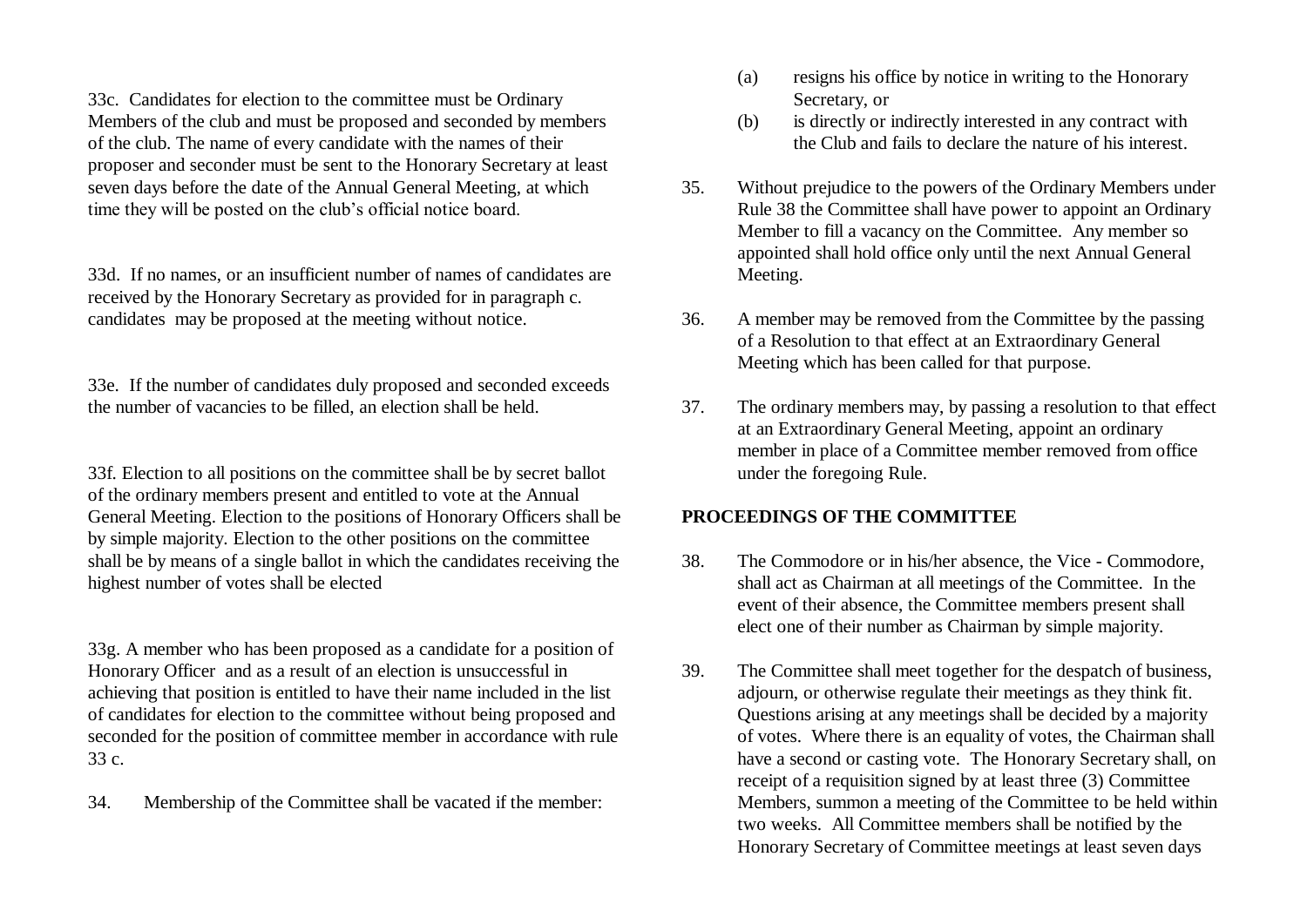in advance of the proposed date. The Committee shall meet at least once every two months.

- 40. The quorum necessary for the transaction of the business of the Committee shall be six.
- 41. The continuing members of the Committee may act notwithstanding any vacancy in their number but if and so long as their number is reduced below the number fixed by, or pursued to, these Rules as a necessary quorum of the Committee, the continuing Committee members or Committee member, may act for the purpose of increasing the number of Committee members to that number or summoning a General Meeting of the Club but for no other purpose.

### **POWERS AND DUTIES OF THE COMMITTEE**

- 42. The Committee shall have authority to pay all expenses incurred in promoting and registering the Club and exercise all such powers of the Club as are not by these Rules required to be exercised by the Club in general meeting, subject nevertheless, to these Rules and such other directions being not inconsistent with the aforesaid provisions as may be given by the Club in general meeting but no direction given by the Club in general meeting shall invalidate any prior act of the Committee which would have been valid if that direction had not be given.
- 43. All cheques, promissory notes, drafts, bills of exchange, and other negotiable instruments and all receipts for monies paid to the Club shall be signed, drawn, accepted, endorsed or otherwise executed, as the case may be, by such person or persons and in such manner as the Committee shall, by Resolution, determine.
- 44. The Committee may, pursuant to a special Resolution passed in accordance with Rule 30 exercise all the powers of the Club to borrow money subject to limits set by General Meetings from

time to time, and to mortgage or charge its undertakings and property or any part thereof and to issue debenture, debenture stock, or other securities, whether outright or as security, for any debt, liability, or obligation of the Club.

- 45. All acts done by any meeting of the Committee or of a subcommittee or by any person acting as a Committee Member shall notwithstanding that it is afterwards discovered that there was some defect in the appointment of any such Committee member or person acting as aforesaid or that they or any of them were disqualified, be as valid as if every such person had been duly appointed and was qualified to be a Committee member.
- 46. The Committee shall have power to make, amend and repeal such bye-laws and regulations as they may deem necessary or convenient for the proper conduct and management of the Club, and in particular, but without prejudice to the generality of the foregoing, may by such bye-laws or regulations regulate:
	- (a) the use of the Club's premises.
	- (b) the time of opening of any clubhouse belonging to the Club or any part thereof.
	- (c) the terms as to payment or otherwise of admission of members to participate in the benefit of any of the privileges of the Club and the use by or supplies to members of any of the property of the Club.
	- (d) the admission of visitors to the premises and the benefits of the Club.
	- (e) the rules to be observed by members or visitors to the Club.
	- (f) the conduct of members in relation to one another and to the Club employees.
	- (g) the setting aside of any part or parts of the club premises for particular purposes.
	- (h) the agenda at general meetings and meeting of the Committee of the Club.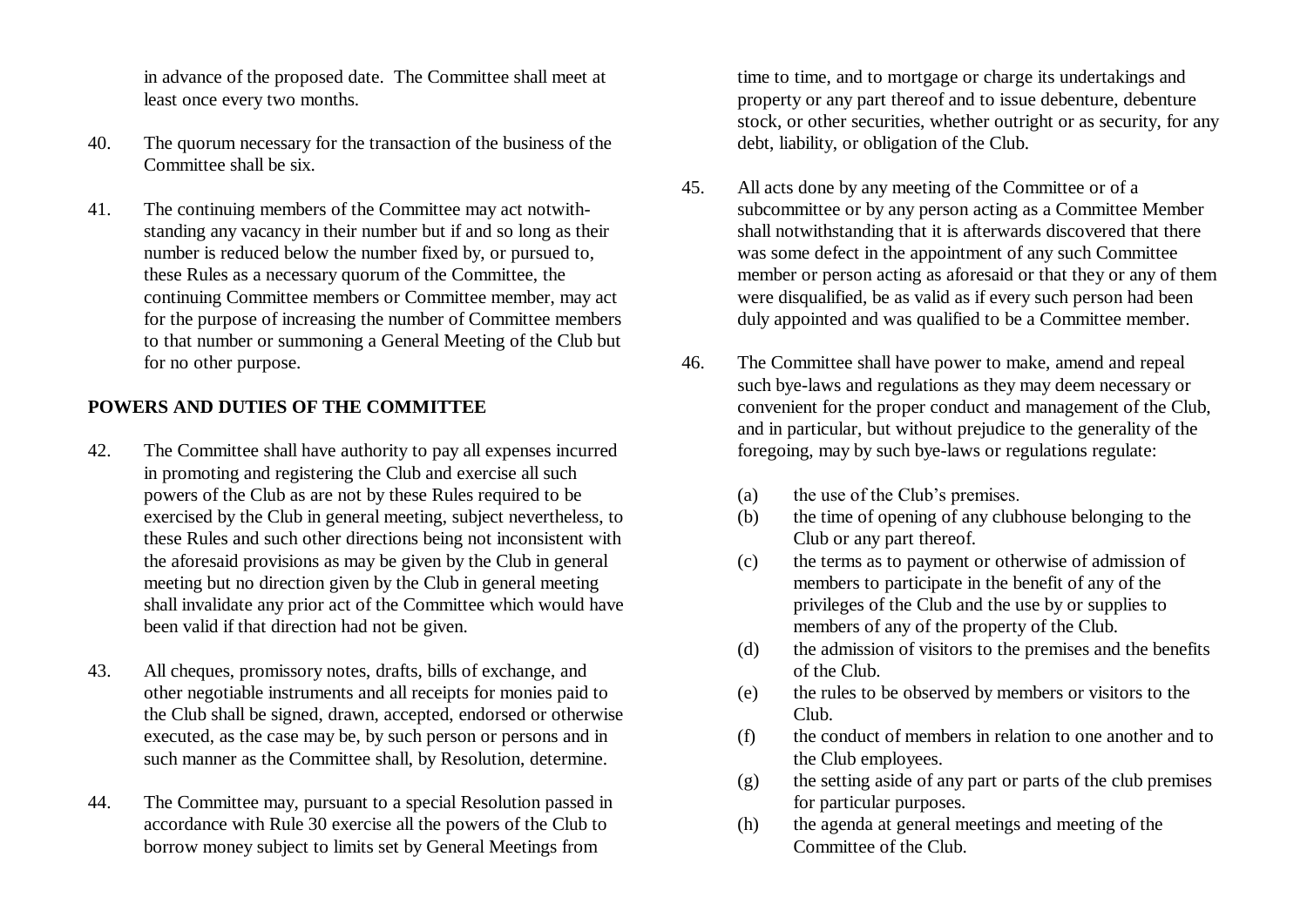- 47. The Committee shall bring to the notice of the members all byelaws and regulations and all amendments and repeals to these as they become effective.
- 48. The Committee formed in accordance with these Rules shall cause minutes to be made books provided for the purpose:
	- (a) of names of members of the Committee present at such meetings of the Committee.
	- (b) of all resolutions and proceedings at all such meetings.
- 49. The Committee shall effect insurance covers as directed by the Annual General Meeting and if it is not possible to effect such covers the committee shall convene an Extraordinary General Meeting.
- 50. The Committee may delegate any of their powers to subcommittees consisting of such member or members of the Committee or Club as they think fit. Any sub-committee so formed shall, in the exercise of the power so delegated, conform to any regulations that may be imposed on it by the Committee or by the direction of the Annual General Meeting.

The Committee shall appoint a Chairman of each sub-committee.

- 51. If the Chairman of a Sub-Committee is not present at a subcommittee meeting, the members of the sub-committee present at such meeting shall elect a chairman from their number by simple majority.
- 52. A sub-committee may meet and adjourn as it thinks proper. Questions arising at any meeting shall be determined by a majority of votes of the members present and when there is an equality of votes the Chairman shall have the second or casting vote. The quorum necessary for the transaction of the business of each sub-Committee is to be fixed by the Committee.

# **ACCOUNTS**

- 53. The Committee shall cause proper books of accounts to be kept relating to:
	- (a) all sums of money received and expended by the Club, and the matters in respect of which the receipt and expenditure takes place.
	- (b) all sales and purchases of goods by the Club, and
	- (c) all assets and liabilities of the Club.
- 54. Proper books shall be deemed to be kept if there are kept such books or accounts as are necessary to give a true and fair view of the state of the Club's affairs and to explain its transactions.
- 55. The Books of Accounts shall be kept by the Honorary Treasurer at such place as the Committee thinks fit and shall at all reasonable times be open to the inspection of the Committee **Members**
- 56. Authorisation to inspect all or part of the Accounts and books of the club shall be at the discretion of the Committee or of the Club in General Meeting.
- 57. Committee shall cause to be prepared annually and to be laid before the Annual General Meeting of the Club, Income and Expenditure Accounts, Balance Sheets and Reports for financial year - i.e. year just completed.
- 58. Honorary Auditor shall be appointed annually at the Annual General meeting of the Club.

## **CLUB PREMISES**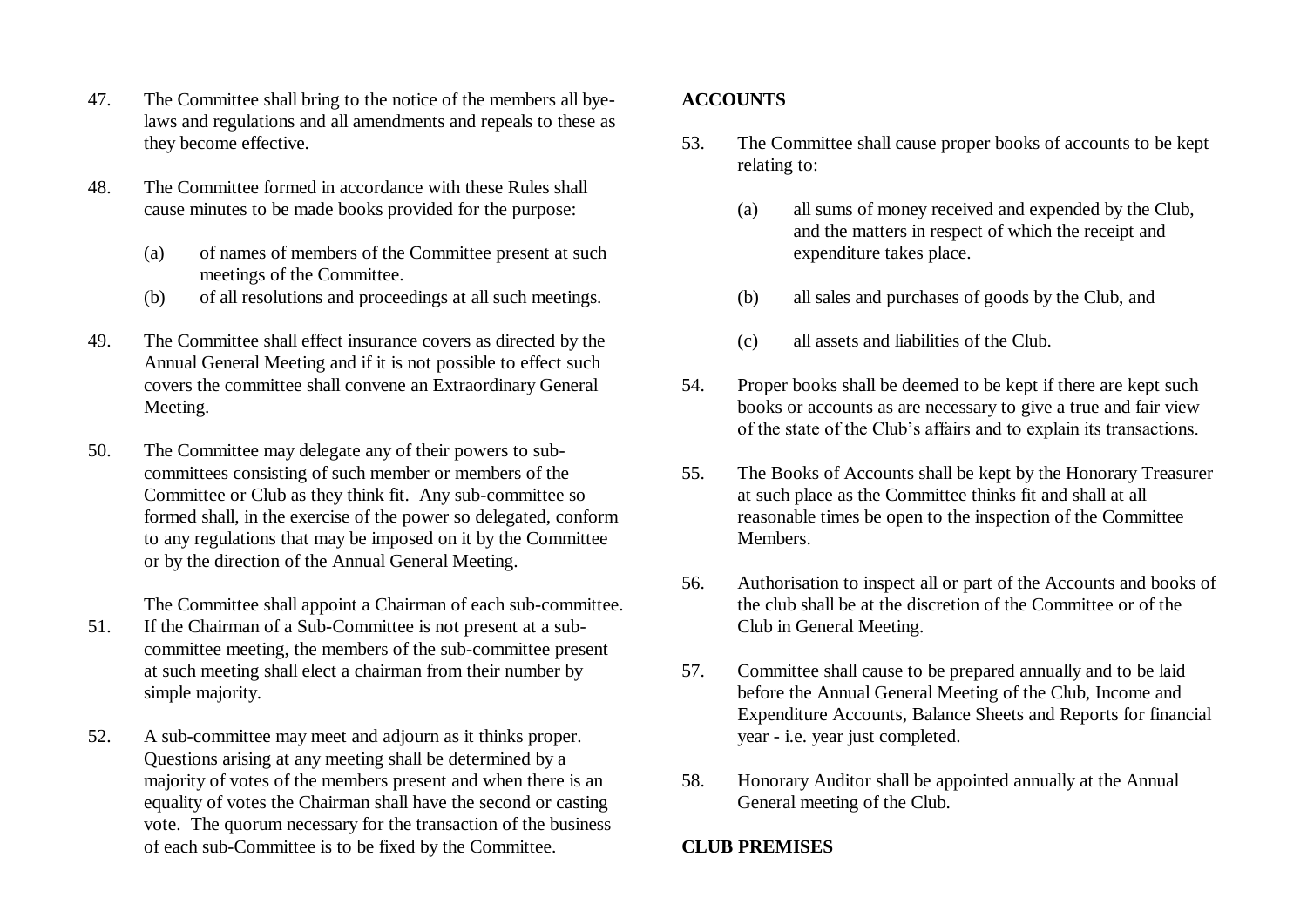- 59. The lands and premises owned by the Club shall be vested in three Trustees, such Trustees to be appointed by the General Meeting of the Club.
- 60. The income and property of the club, whencesoever derived, shall be applied solely towards the objects of the club as set forth in this constitution, and no portion thereof shall be paid or transferred directly or indirectly, by way of dividend, bonus or otherwise howsoever by way of profit, to the members of the club. Provided that nothing herein shall prevent the payment, in good faith, of reasonable and proper remuneration to any officer or servant of the club, or to any member of the club, in return for services actually rendered to the club.

If at any Annual General Meeting or Extraordinary General Meeting a decision is made for the dissolution or winding up of the club and after the satisfaction of all its debts and liabilities there remains any property whatsoever, the same shall not be paid to or distributed among members of the club, but shall be given or transferred to some other institution or institutions having similar objects to the objects of the club and which shall prohibit the distribution of its or their income and property amongst its or their members to an extent at least as great as is imposed on the members of the Club.

The Trustees shall jointly and severally be indemnified by all and every member of the Club against all liabilities and expenses incurred by them by reason of their position as Trustees insofar as the assets of the Club may be deficient.

The Annual General Meeting shall discuss and decide on insurance covers for the coming year and the committee shall be obliged to call an Extraordinary General Meeting if it is not possible to effect the required covers.

- 61. These rules shall not be repealed, or amended, nor shall any new rules be enacted except at an Annual General Meeting or at an Extraordinary General Meeting convened for that purpose.
- 62. Notice of any proposed new Rules, or of the repeal of, or amendment to existing Rules, for submission to a General Meeting must be sent in writing not later than the last day of August in each year in the case of an Annual General Meeting or such date as may be notified in accordance with Rules, to the Honorary Secretary, who shall send due notice of same to each member with a notice convening the Annual General Meeting. A majority of two thirds of the members present entitled to vote and voting at any such Annual General Meeting shall be necessary to carry any Resolution to repeal or amend any of these Rules or to enact any new Rules. Proposals to amend the Rules must be proposed and seconded respectively by Ordinary Members of the Club.

Provided that all rules contained in the Club Constitution which relate to the supply of intoxicating liquor on the Club premises may be altered by the committee so as to conform with the Registration of Clubs Acts as amended at any time.

- 63. No member of the committee of the Club and no manager or person employed by the Club shall have any personal interest in the sale of excisable liquors on the Club or in the profits arising from such sale.
- 64. Visitors shall not be supplied with excisable liquor in the Club premises unless on the invitation and in the company of a member. The member shall upon the admission of such visitor to the Club premises or immediately upon his or her being supplied with such liquor enter his or her own name and the name and address of the visitor in a book which shall be kept for the purpose and which shall show the date of each visit.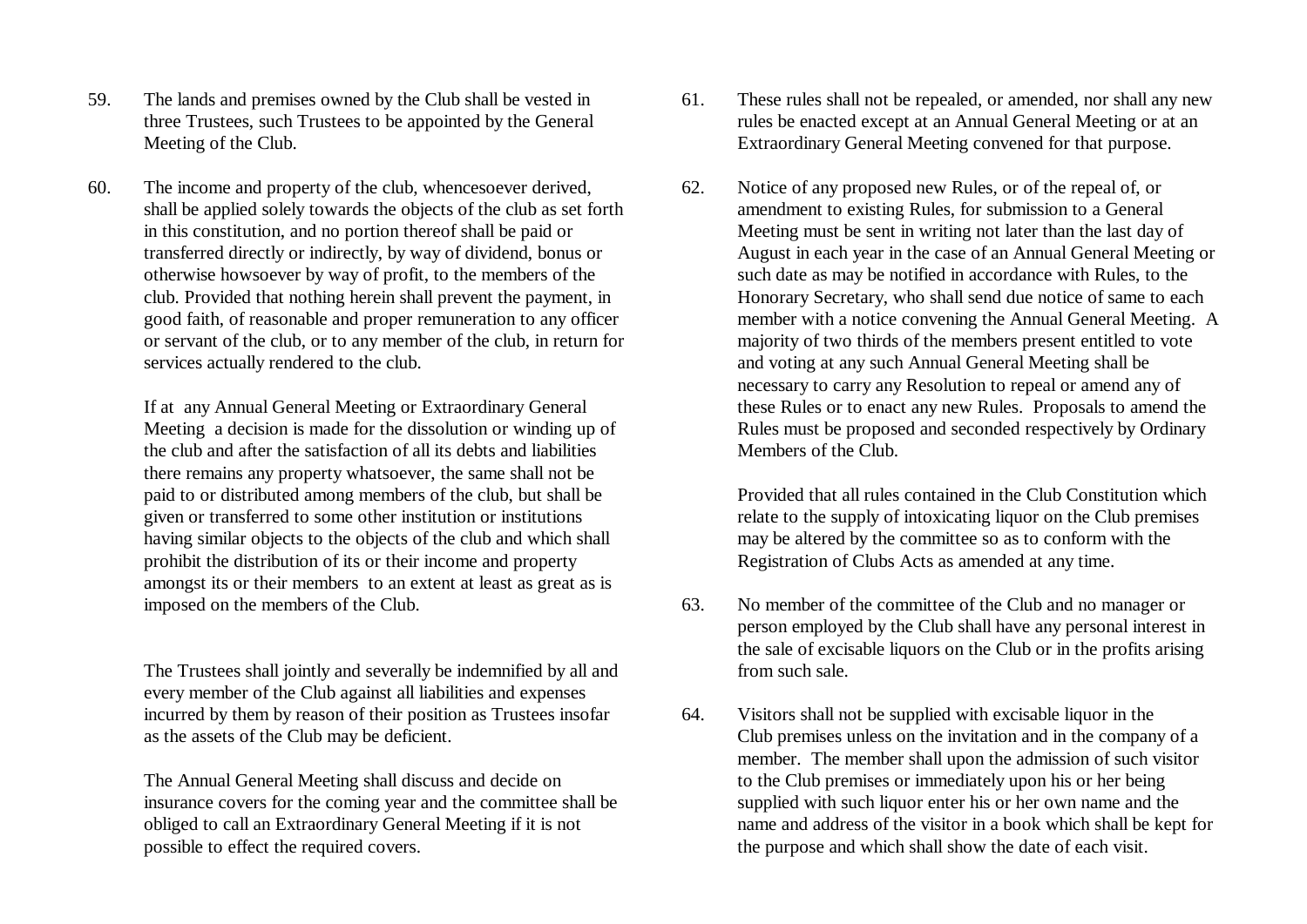- 65. No excisable liquor shall be sold or supplied for consumption outside the Club premises except to members between the hours of 8 o'clock in the morning and 10 o'clock at night.
- 66. No person shall be allowed to become Honorary or temporary members of the Club or be relieved of the payment of the regular entrance fee or subscription save those possessing the qualifications set out in these rules and subject to the conditions and regulations prescribed herein.
	- 67. No excisable liquor shall be sold or supplied on the Club premises to any person under the age of 18 years.
	- 68. Subject to the exceptions set out below no excisable liquor shall be supplied for consumption on the Club premises to any person or be consumed on the Club premises by any person;
		- (a) On any weekday before 10.30 a.m.
		- or
		- (i) during the period of summer time after 11.30 p.m.

#### or

- (ii) during the period which is not a period of summer time after 11 p.m.
	- or
- (b) any Sunday before 12.30 p.m. or between 2 p.m.

and 4 p.m. or after 11 p.m.

#### or

(c) On St. Patrick's Day when that day falls on a weekday before 12.30 p.m. and after 11 p.m.

#### or

- (d) On any time on Christmas Day or Good Friday.
- (e) Where in any year December 23 or 24 falls on a Sunday before 10.30 a.m.

#### or

(i) During a period of summer time after the hours of 11.30 p.m.

#### or

(ii) During a period which is not a period of summer time after the hour of 11 p.m.

Provided always that nothing herein shall operate to prohibit the Club supplying for consumption in the Club House of excisable liquor by any person.

(a) During a period of summertime between 1.30 p.m. on any weekday and 12.30 a.m. on the following day